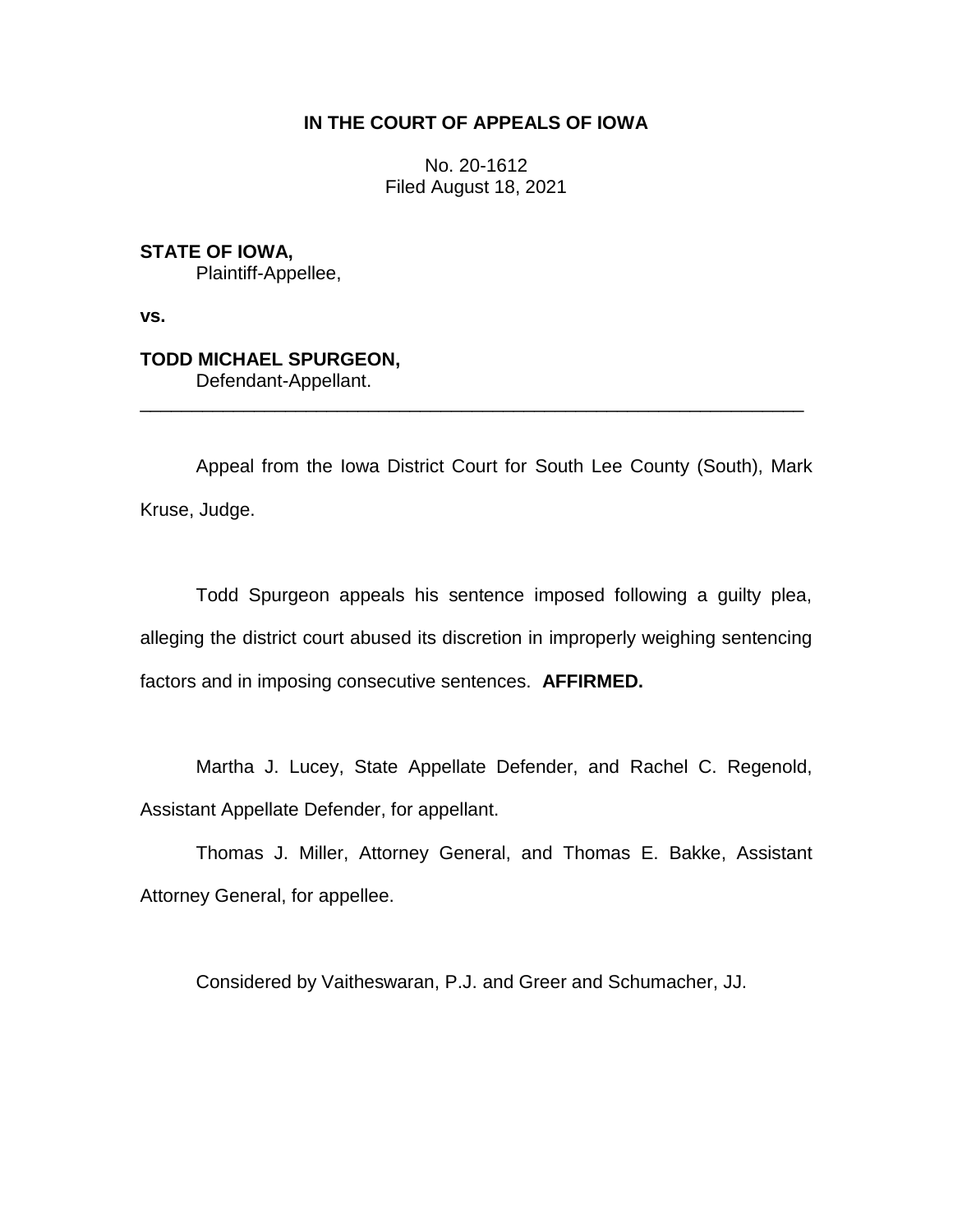#### **SCHUMACHER, Judge.**

Todd Spurgeon appeals the sentence imposed by the district court following his guilty plea to the charge of delivery of methamphetamine in violation of Iowa Code section 124.401(1)(c)(6) (2019), without the initially charged enhancement pursuant to section 124.411. Spurgeon was sentenced to an indeterminate term of incarceration not to exceed ten years, to run consecutively with a sentence imposed following revocation of his probation in a separate case. Spurgeon claims the district court improperly weighed the required sentencing factors and relied too heavily on a single factor, namely, his criminal record. He also argues the district court abused its discretion when ordering his sentences be served consecutively. We find the district court appropriately weighed the required factors when determining Spurgeon's sentence and did not abuse its discretion when imposing consecutive sentences. Accordingly, we affirm.

#### **I. Background and Proceedings**

In December of 2019, Spurgeon delivered five grams or less of methamphetamine to an individual who was a confidential informant working for the Lee County Narcotics Task Force. The confidential informant purchased 1.39 grams of methamphetamine from Spurgeon.

In August of 2020, the State charged Spurgeon with delivery of methamphetamine as a second or subsequent offender, a class "C" felony, in violation of Iowa Code sections 124.401(1)(c)(6) and 124.411. Spurgeon pled guilty to delivery of methamphetamine. He was sentenced to an indeterminate term of incarceration not to exceed ten years. The district court ordered that his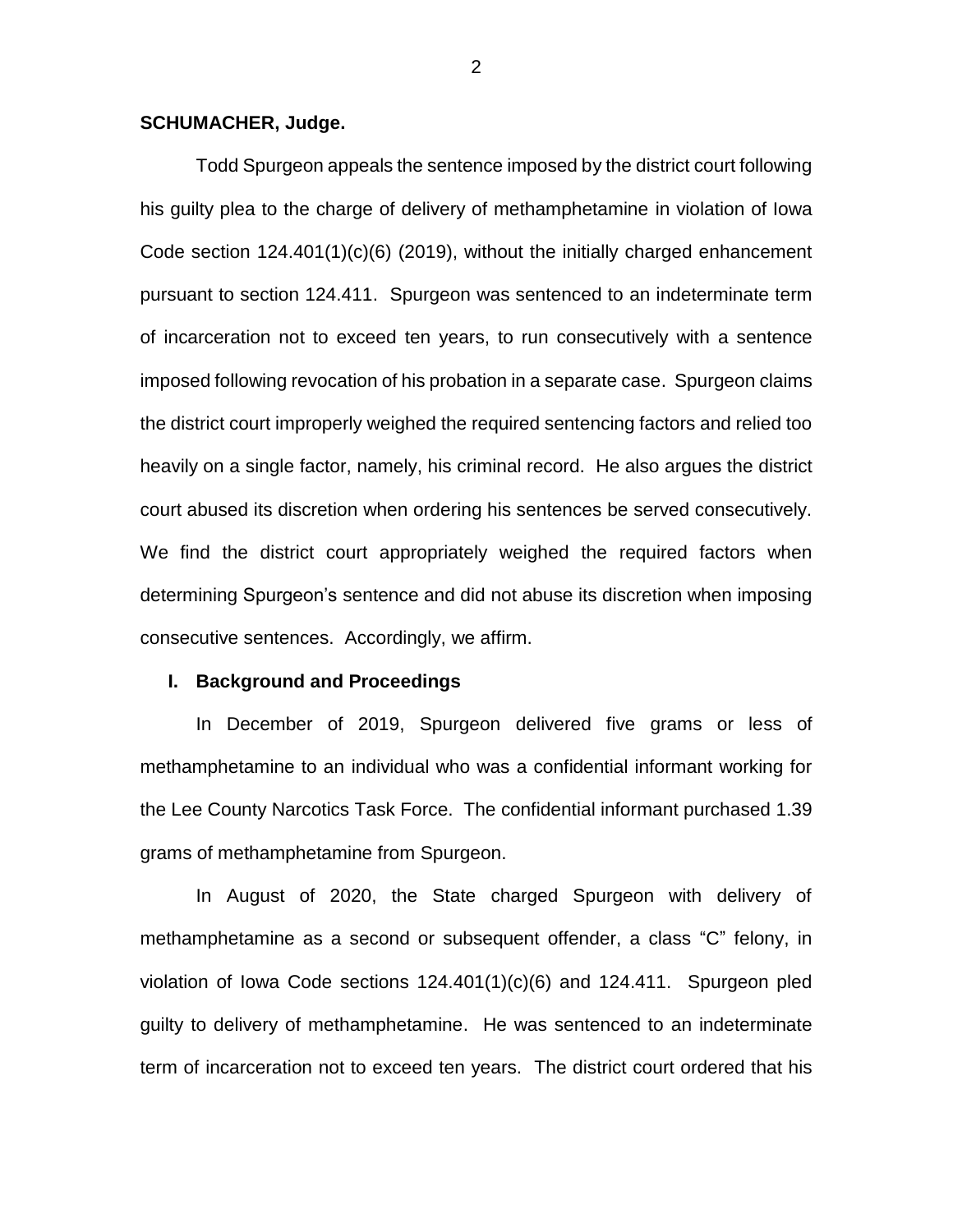sentence be served consecutively to the sentence imposed as a result of Sturgeon's probation revocation in a separate case. Spurgeon timely appeals.<sup>1</sup>

### **II. Standard of Review**

Because the sentence is within statutory limits, this court reviews for an abuse of discretion by the district court*. State v. Guise*, 921 N.W.2d 26, 30 (Iowa 2018). Abuse of discretion will only be found where discretion was exercised on grounds or for reasons clearly untenable or to an extent clearly unreasonable. *State v. Johnson*, 513 N.W.2d 717, 719 (Iowa 1994). A district court's "ground or reason is untenable when it is not supported by substantial evidence or when it is based on an erroneous application of the law." *State v. Hill*, 878 N.W.2d 269, 272 (Iowa 2016) (citation omitted).

#### **III. Analysis**

 $\overline{a}$ 

Following a conviction in a criminal proceeding, the sentencing court has discretion within the applicable statutory framework to determine the appropriate sentence. A sentence is imposed following a criminal conviction to give the defendant the maximum opportunity for rehabilitation and to protect the community. Iowa Code § 901.5. When a sentence is not mandatory, the district

<sup>&</sup>lt;sup>1</sup> Under lowa Code section 814.6(1)(a)(3), direct appeal as a matter of right is prohibited where the defendant has pled guilty except where good cause is established or when the defendant pled guilty to a class "A" felony. There is good cause to "appeal from a conviction following a guilty plea when the defendant challenges his or her sentence rather than the guilty plea." *State v. Damme*, 944 N.W.2d 98, 105 (Iowa 2020). In discussing *Damme*, the Iowa Supreme Court stated: "We held that a defendant who is not challenging her guilty plea or conviction has good cause to appeal an alleged sentencing error when the sentence was neither mandatory nor agreed to in the plea bargain." *State v. Thompson*, 951 N.W.2d 1, 2 (Iowa 2020). Because Spurgeon challenges his sentence that was not mandatory or part of his plea bargain, we consider his appeal.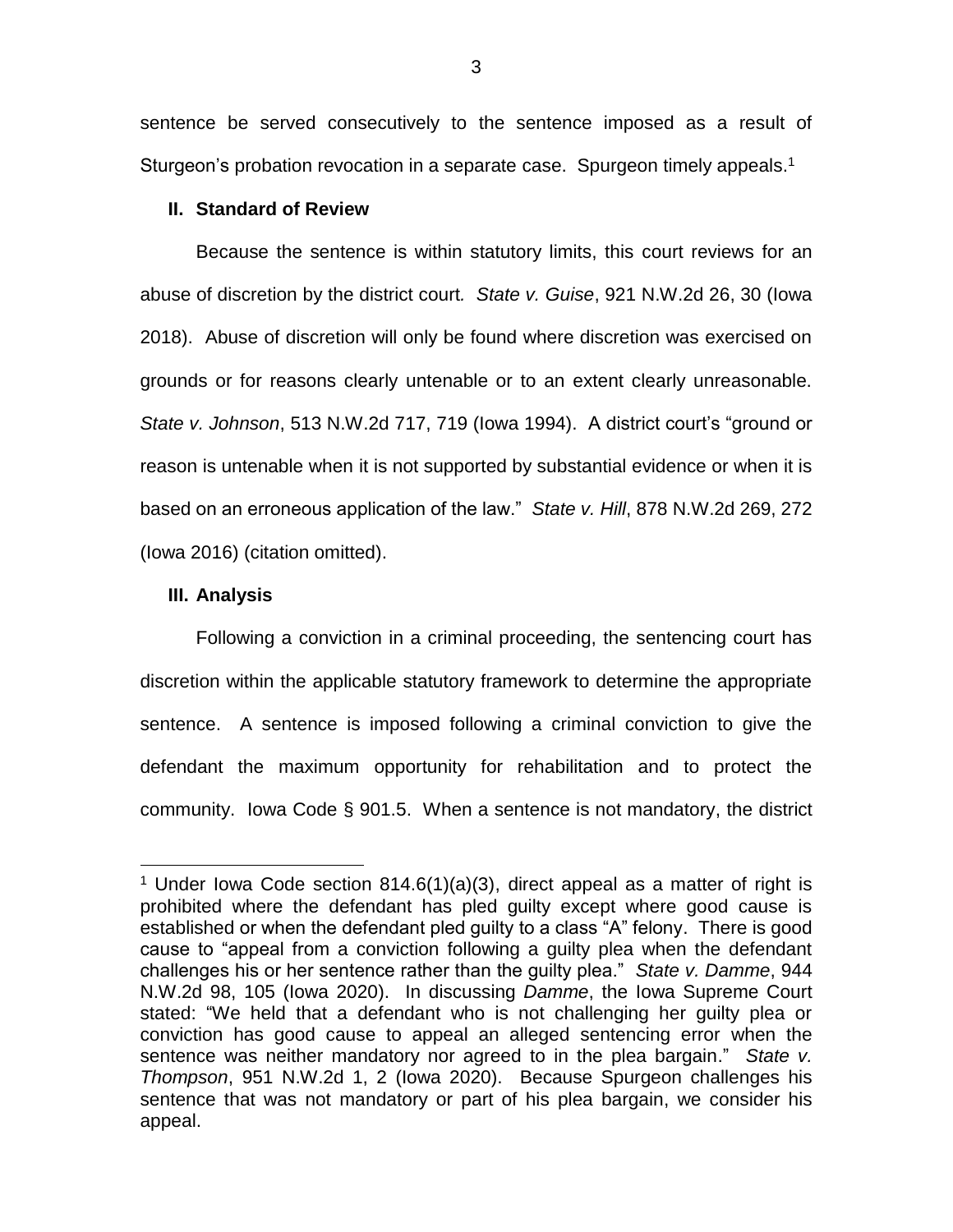court uses its discretion to determine what sentence to impose and states on the record the reason for doing so. *State v. Thomas*, 547 N.W.2d 223, 225 (Iowa 1996). In determining the appropriate sentence, the court considers and weighs all pertinent matters. These include,

[T]he nature of the offense, the attending circumstances, defendant's age, character and propensities and chances of his reform. The courts owe a duty to the public as much as to defendant in determining a proper sentence. The punishment should fit both the crime and the individual.

*State v. August*, 589 N.W.2d 740, 744 (Iowa 1999) (citation omitted). When considering whether to defer judgment, defer sentence, or suspend sentence, the court considers,

a. The age of the defendant.

b. The defendant's prior record of convictions and prior record of deferments of judgment if any.

c. The defendant's employment circumstances.

d. The defendant's family circumstances.

e. The defendant's mental health and substance abuse history and treatment options available in the community and the correctional system.

f. The nature of the offense committed.

g. Such other factors as are appropriate.

Iowa Code § 907.5(1). The sentencing court has the discretion to decide whether

to grant probation or impose incarceration. *Thomas*, 547 N.W.2d at 225.

Spurgeon argues the district court abused its discretion by (1) relying on

only a single factor in imposing his sentence and (2) ordering his sentence be

served consecutively to the sentence in the other case.

## **A. Consideration of Sentencing Factors**

Spurgeon first asserts the district court abused its discretion by relying

solely on his criminal history to impose a prison sentence. He correctly notes that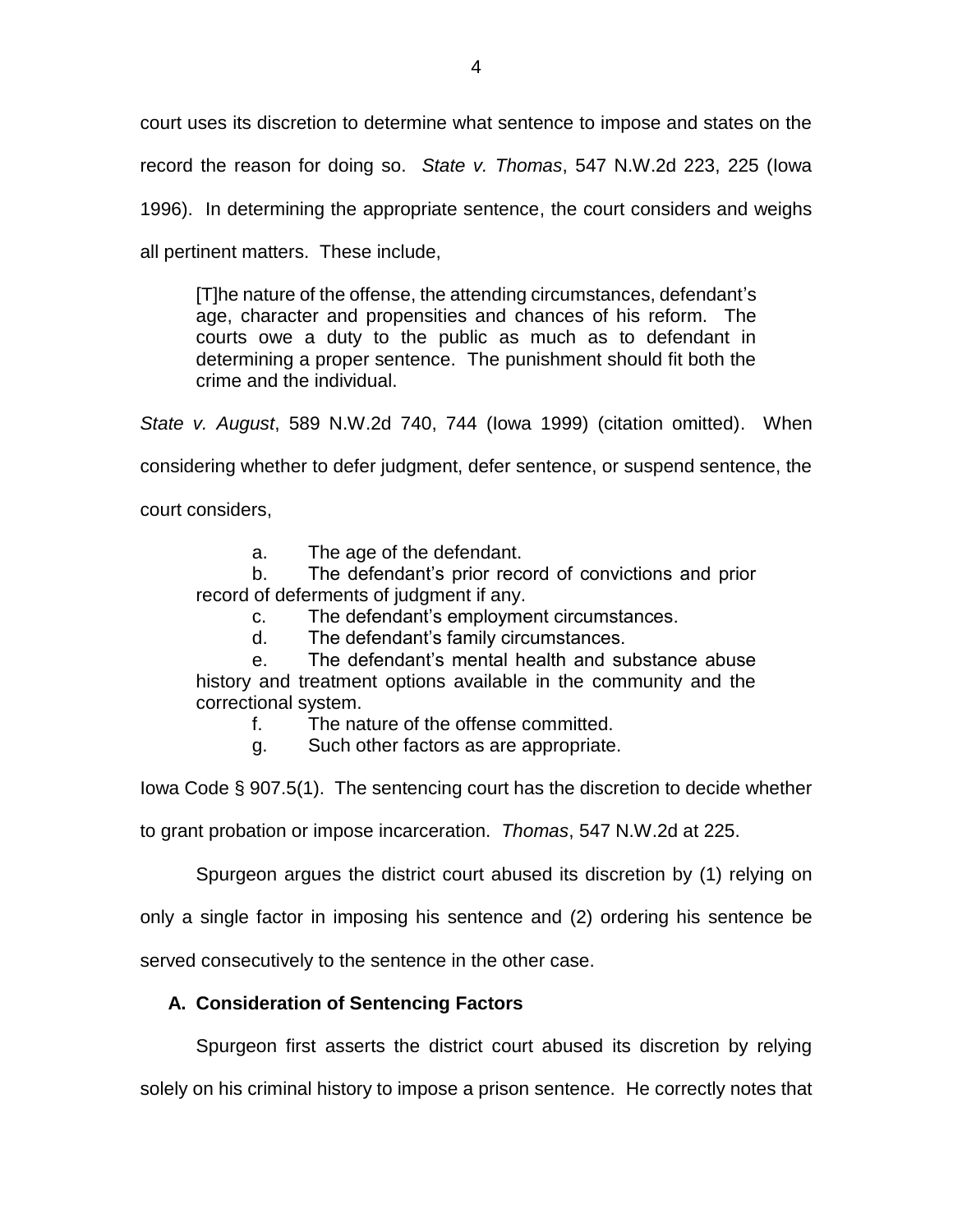a trial court may not base its sentencing decision upon only one factor. *State v.* 

*DeWitt*, 426 N.W.2d 678, 680 (Iowa Ct. App. 1988). In imposing Spurgeon's

sentence, the district court stated,

The court has considered all the sentencing provisions provided in Iowa Code chapters 901 and 902. The following sentence is based on my judgment of what will provide the maximum opportunity for your rehabilitation, at the same time protect the community from further offenses by you and others.

And when I say all the factors, that includes age, family circumstances, job history, the extent of the plea agreement reached in this case. Again, that prior criminal record, family circumstances and so forth.

The court added,

Again, I think I stated the reasons for the sentence in this case, sir, again, your very lengthy criminal record. You were on probation when this event occurred. You were on run status when this occurred. I mean, this goes way back to the mid '90s that you've been getting into trouble and it's just been constant after that. That includes many, many different offenses, kinds of offenses, stuff that the public should be very concerned about, and I think the protection of the community is paramount at this time. The methamphetamine charge, given your record, given the opportunities to change, is pretty stark in this case. Those are the reasons for the sentence, sir.

The district court considered relevant factors that were required under the

applicable statute and precedent. The record established the focus was not solely

on Spurgeon's criminal history, as the court considered the maximum opportunity

for rehabilitation, protection of the community, age, family circumstances, job

history, and additionally considered Spurgeon's prior criminal record.

## **B. Consecutive Sentences**

Spurgeon next argues that the district court abused its discretion by imposing consecutive sentences. The district court generally has discretion to impose concurrent or consecutive sentences for convictions on separate counts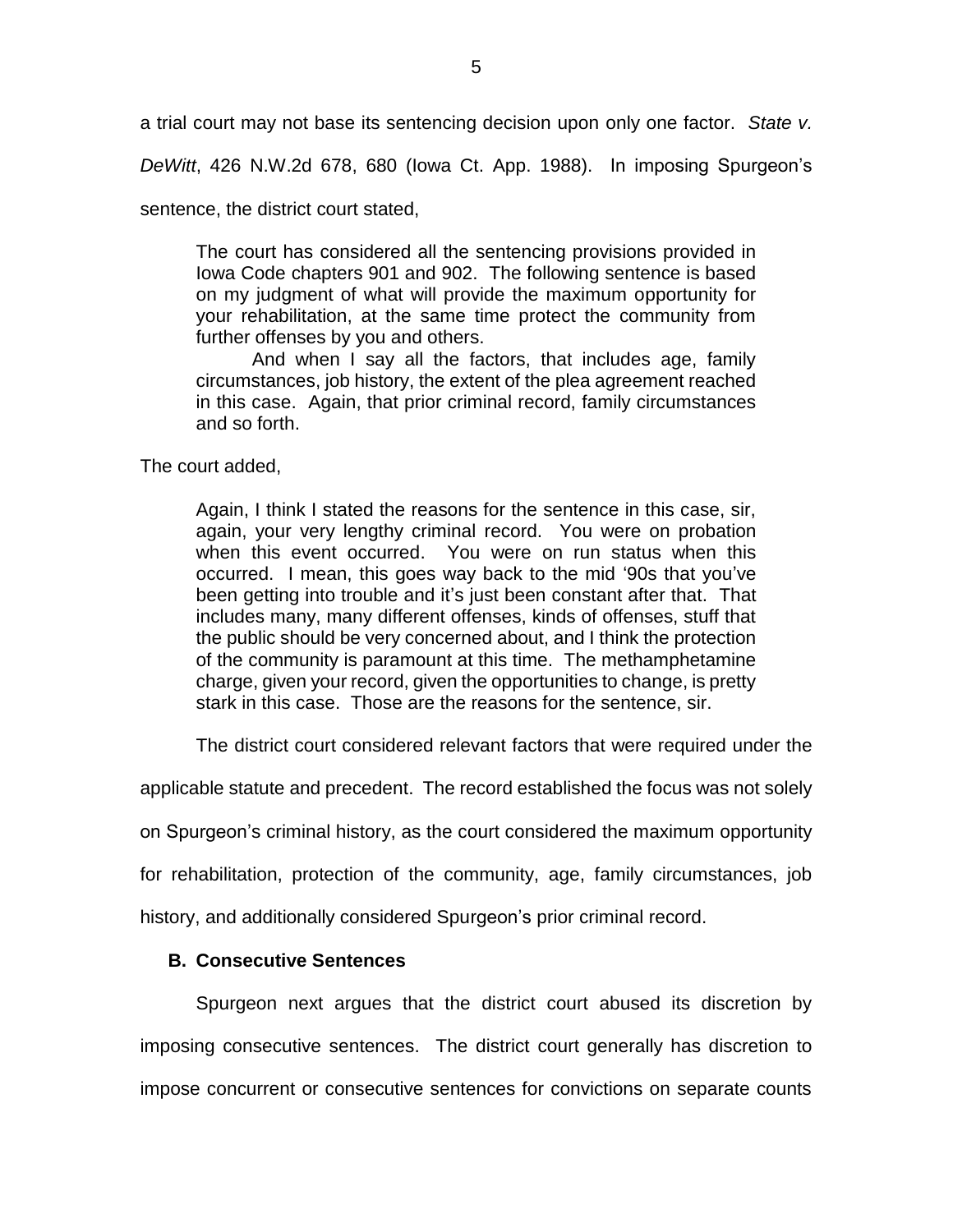and must provide reasoning for imposing consecutive sentences. Iowa Code § 901.8; *State v. Criswell*, 242 N.W.2d 259, 260 (Iowa 1976); *State v. Delaney*, 526 N.W.2d 170, 178 (Iowa Ct. App. 1994).

Imposing consecutive sentences relies on a two-prong analysis. Imposition of consecutive sentences is permissible where (1) the offenses are separate and distinct and where (2) the district court provides reasoning for why consecutive sentences are warranted in the particular case. *Criswell*, 242 N.W.2d at 260; *State v. Jacobs*, 607 N.W.2d 679, 690 (Iowa 2000). Here, the offense is a separate crime from the conviction in Spurgeon's probation revocation proceeding. The court provided its reasoning for the consecutive nature of the sentencing convictions by stating,

Again, the court considered all the provisions in this case. The original sentence in this case will be imposed. The sentence will run consecutive with [Spurgeon's sentence in another case].

Again, the record in this case, considering your prior record, sir, the fact that this event—you picked up another offense, delivery, after this offense, you absconded from probation, two separate events over a period of time during which you absconded from probation, there was a warrant for your arrest, you knew what to do and you didn't do it. I mean, it just—that is appropriate for this type of offense, given all the factors in this case.

In any event, sir, I wish you the best of luck, sir. I hope things work out for you. I don't know how long that time is in today's world, but your attorney is correct, you do need to make some changes and you need to make them soon in your life. You know, this has been going on since the 90's.

. . . .

The district court did not abuse its discretion in imposing consecutive sentences.